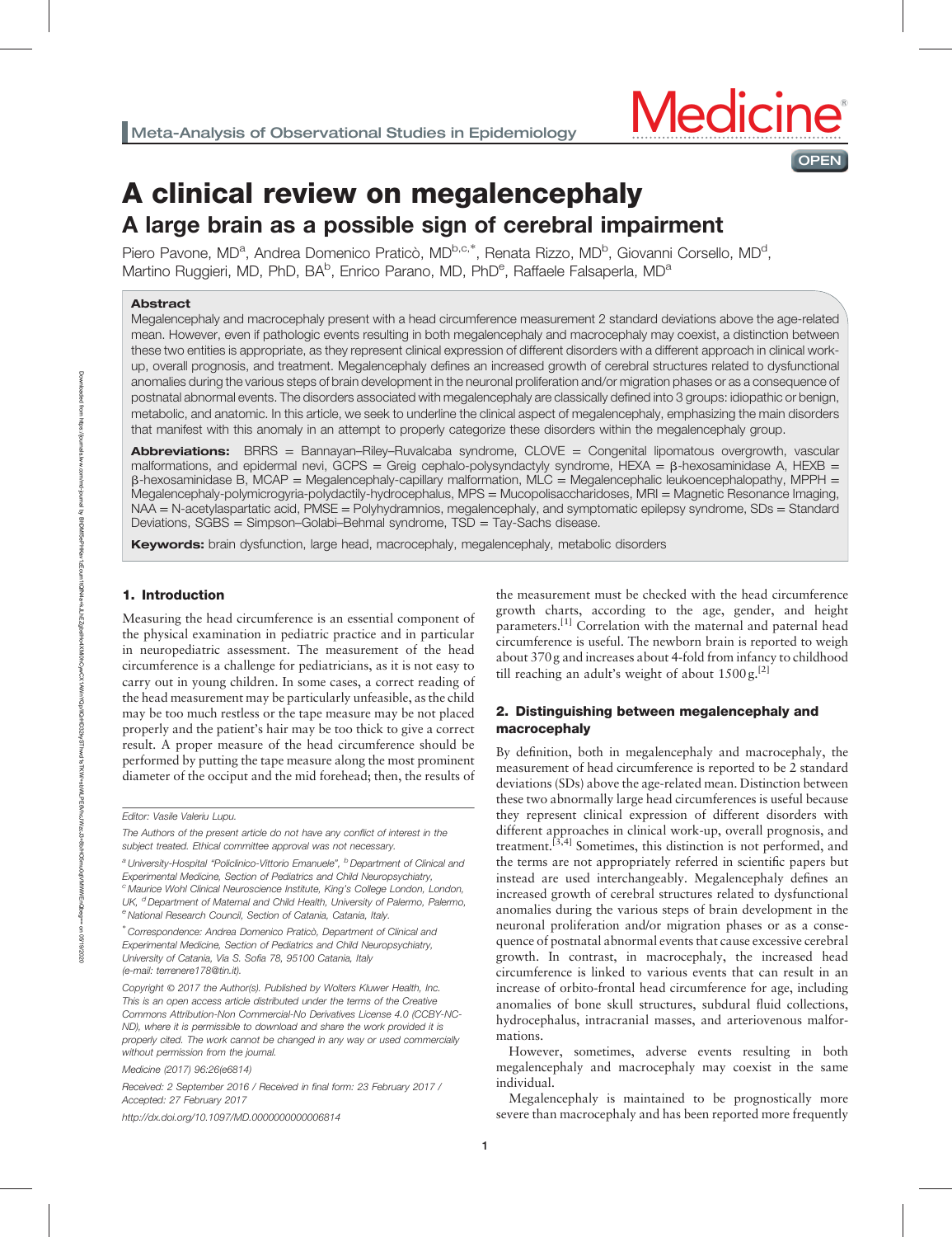

Figure 1. Diagnostic flowchart for increased head circumference in children.

in the group of patients with intellective delay, epilepsy, and drugresistant epilepsy.

In a clinical scenario, distinction between megalencephaly and macrocephaly is useful. In this article, we seek to underline the clinical aspects of megalencephaly, emphasizing the main disorders that manifest with this anomaly, in an attempt to properly distinguish these disorders within the category of megalencephaly.

#### 3. Megalencephaly classification

Fletcher  $[5]$  is credited to have introduced the term megalencephaly while reporting a patient with this anomaly. The same author and successively Wilson <sup>[6]</sup> backed up that this term should be limited to patients with cerebral overgrowth in association with neurological dysfunction.<sup>[7]</sup> Megalencephaly may involve all the encephalon or only a localized portion. Ono et al<sup>[8]</sup> reported 3 neurologically normal adolescents who showed enlargement of the right frontal lobe with increased volume of subcortical and deep white matter and thickening of the ipsilateral genu of the corpus callosum. At present, megalencephaly is indicated by an oversized and overweight brain, aside from any neurological dysfunction. Megalencephaly is classically defined into 3 groups, according to the etiology: idiopathic or benign, metabolic, and anatomic (Fig. 1).

Benign or idiopathic megalencephaly refers to children who have an abnormally large head with no neurological impairment. An increased head circumference is often reported in one or both the parents. In these individuals, the head circumference gradually increases from infancy to become stable at around 18 months of age or more with normal cerebral development.<sup>[4]</sup>

#### 4. Metabolic megalencephaly

Some inborn errors of metabolism may manifest with megalencephaly. Diagnosis of this disorder is based on specific neurological features associated with the megalencephaly. Familial history of similar disorders with a recessive hereditary pattern, either autosomal or sex-linked, or a history of marriages among relatives may be suggestive for a metabolic disorder. The clinical course is clearly progressive with a more or less rapid neurological impairment, which may also involve other organs, including the eyes, heart, spleen and liver, skin, and muscles. In these patients, increased intracranial pressure may also be present.

Physical examination in pediatric patients with megalencephaly and metabolic disorders show signs of neurological impairment, such as large or tense fontanels, enlarged sutures, the sun-setting sign, hypotonia, irritability, or, in older children, neurodevelopment delay, lethargy, and/or seizures. In these patients, the physical examination should be extended to the other organs; hepatosplenomegaly and/or other anomalous manifestations may indicate the diagnosis of neurometabolic disease. Laboratory findings are mandatory for a diagnosis of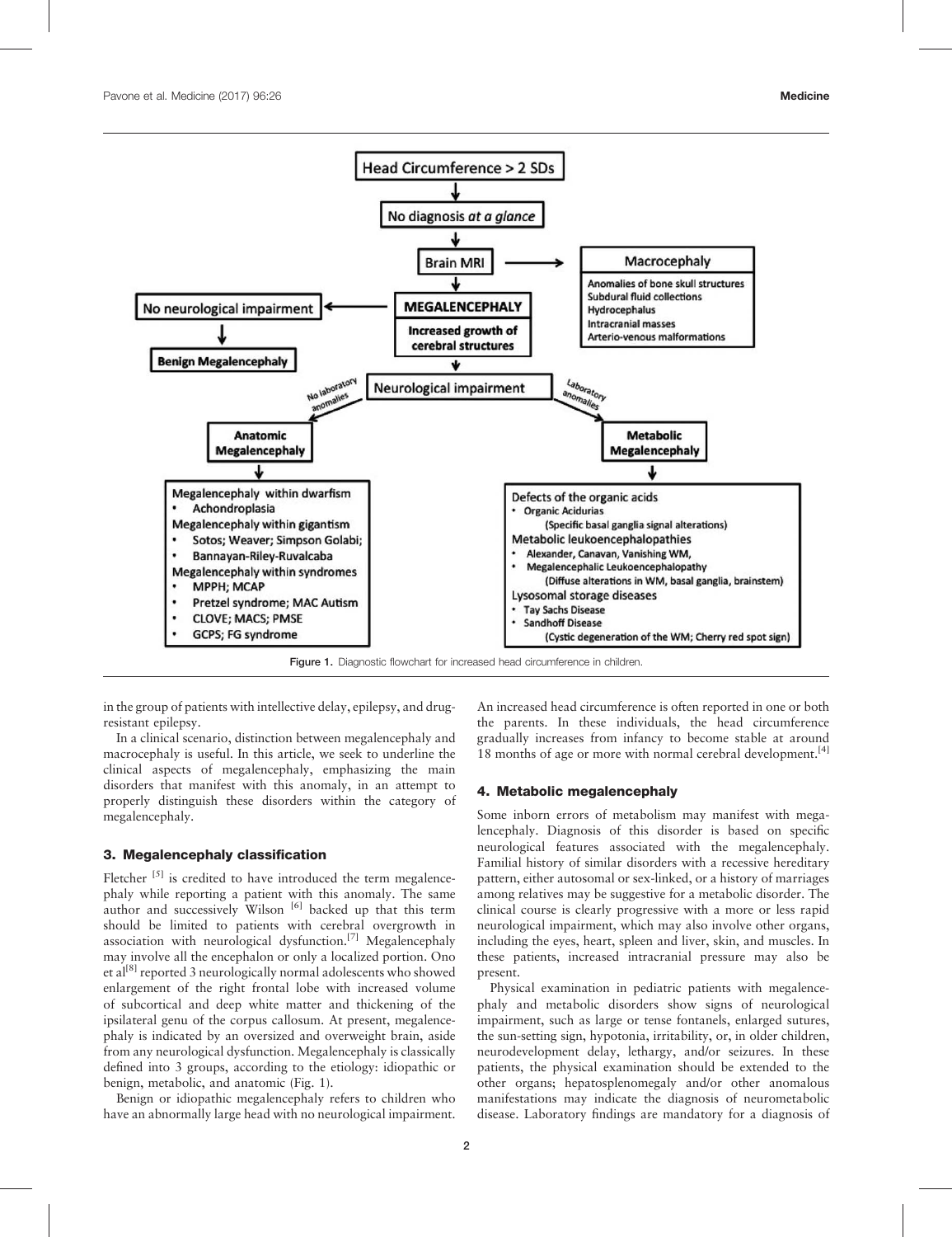metabolic impairment through the research of enzyme or chemical defect, which can be observed in serum, urine, cerebrospinal fluid, and tissue culture. Some of these patients may die before the head circumference ever reaches the maximum level.

Three groups of metabolic disorders have been suggested to be associated with megalencephaly: defects of the organic acids, metabolic leukoencephalopathies or "metabolic encephalopathies", and lysosomal storage diseases.<sup>[4,9]</sup>

#### 4.1. Defects of organic acids

Defects of organic acids include glutaric aciduria type 1 (gene defect GCDH) and L–2-hydroxyglutaric aciduria (gene defect L2HG). Glutaric aciduria type 1 is caused by deficiency of glutaryl-CoA dehydrogenase involved in the pathway of lysine to hydroxylysine and L-tryptophan. Abnormal head circumference is present since birth and is the earliest and most distinctive sign of this disorder. The enzymatic defect causes an accumulation of glutaric acid and 3-hydroxyglutaric acid that interferes in the energetic metabolism and oxidative stress, provoking neuronal impairment.<sup>[10]</sup> Untreated patients present with dystonic movement disorders in infancy. Brain MRI presents with widening of Sylvian fissure (batwing appearance), diffuse white matter signal abnormalities, and bilateral high signal in the basal ganglia. Fronto-temporal atrophy has also been reported.<sup>[11]</sup> The pathological features are characterized by striatal injury consequent to encephalopathic crises associated with frequent infectious episodes.[12]

L-2-hydroxyglutaric aciduria includes a group of neurometabolic disorders in which the metabolic defect causes an elevated elimination of hydroxyglutaric acid in the urine. L-2 hydroxyglutaric aciduria is the most common and severe form that manifests with neurological impairment, large head, cerebellar sign, and epileptic seizures.<sup>[13]</sup> The MRI images reported by Steenweg et al <sup>[14]</sup> displayed a cerebral white matter involvement that mainly affected the frontal and subcortical regions. The abnormal subcortical white matter anomalies show a mildly swollen appearance with an initial aspect partially multifocal. Neuropathologic examination shows mild cortical neuronal loss with intense gliosis, spongiosis, and vacualitation of the neuronal cells. Subcortical white matter contains numerous hyperplastic astrocytes with severe demyelinization and cystic cavities. $^{[15]}$ 

D-2-hydroxyglutaric aciduria is caused by recessive mutation in D2HGDH (type 1) or by dominant gain-of-function mutations in IDH2 (Type 2). In this form, the megalencephaly is often present and is associated with cardiomyopathy, hypotonia, and intellectual delay. Brain MRI shows confluent subcortical white matter lesions that spread centrifugally with atrophy of the cerebellar vermis and involvement of dentate nuclei.<sup>[16]</sup>

#### 4.2. Metabolic encephalopathies

Canavan disease is caused by deficiency of aspartoacylase that leads to the accumulation of N-acetylaspartic acid (NAA) in the brain and in white matter. In this disorder, there is a degeneration of myelin in the phospholipid layer that isolates the axon. The NAA in a high concentration results in myelin vacuolization and astrocyte swelling. The clinical features in the infantile form are characterized by a rapidly increasing head circumference, severe hypotonia, and irritability with an onset at around 3 to 6 months of age. Subsequently, feeding difficulties with poor growth become more evident as the delayed milestones. Hypertonia, joint

stiffness, and seizures develop rapidly, and most of the patients die in the first decade of life. MRI reveals diffuse white matter degeneration mainly involving cerebral hemispheres with extensive thickening of the white matter. Diagnosis is made in the presence of high levels of urinary NAA.<sup>[17]</sup> Pathologic studies show spongy degeneration of white matter with no specific morphologic changes.

Alexander disease has been the first identified primary genetic disorder of astrocytes and is caused by mutations in the gene encoding glial fibrillary acidic protein (GFAP). Progressive neurological impairment, megalencephaly, and a typical MRI pattern are classically recognized as diagnostic. The brain MRI shows characteristic symmetric and extensive abnormalities with frontal predominance and relative sparing of occipital and temporal white matter.<sup>[18]</sup>

Van der Knaap et al,<sup>[19]</sup> in a report concerning the brain MRI of patients with Alexander disease, have identified 5 criteria, 4 of which are remarkable, for the diagnosis of the disease: an extensive cerebral white matter change with frontal predominance; a periventricular rim with high signal on T1-weighted images and low signal on T2-weighted images; abnormalities of basal ganglia and thalami; brain stem abnormalities; and contrast enhancement of particular gray and white matter structures. The pathological findings show a brain that is typically too large and too heavy; extensive paucity of myelin is found in the hemispheres in which frontal lobes are more affected than the others. The presence of Rosenthal fibers throughout the central nervous system (CNS) is the pathological hallmark of the disorder. A notable increase of astrocytes filled with Rosenthal fibers is reported to mainly affect the subpial, perivascular, and subependymal pattern. Rosenthal fibers are mainly found in the outer, subpial layers of the cerebral cortex, in frontal white matter, and near the periventricular area. [20,21]

Megalencephalic leukoencephalopathy (MLC) with subcortical cysts associated with MLC1 and HEPACAM gene mutations and leukoencephalopathy with vanishing white matter, which is linked to mutations in EIFB1, EIFB2, EIFB3, EIFB4, and EIFB5 (eukaryote translational initiation factor B1-B5) genes, have been reported in patients presenting an abnormal head circumference. In MLC, the large head may be present at birth, but more often it appears during the first year of life. The degree of abnormal head circumference may reach 4 to 6 SDs above the average. After the first year, the head growth tends to normalize and to stabilize within the 98th percentile. Patients present with hypotonia, cognitive delay, and seizures.<sup>[22]</sup> The brain MRI shows diffusely abnormal and mildly swollen white matter. Subcortical cysts are almost invariably present in the anterior temporal region and often in the frontal-parietal region. The subcortical cysts tend to increase in size and number.<sup>[23]</sup>

In leukoencephalopathy with vanishing white matter, the clinical signs begin to appear during early childhood with spasticity and motor incoordination. The pathological findings show a gray matter of normal structure, while the white matter appears rarefied with a small number of axons and U-fibers and presence of small cavities in the white matter. The presence of foamy oligodendrocytes is typical of this disorder. The brain MRI displays reversal of signal intensity of the white matter. Recovery sequences and holes in the white matter are found.<sup>[23,24]</sup>

#### 4.3. Lysosomal storage diseases

Lysosomal storage diseases are also associated with an abnormally large brain. Tay–Sachs disease (TSD) is a disorder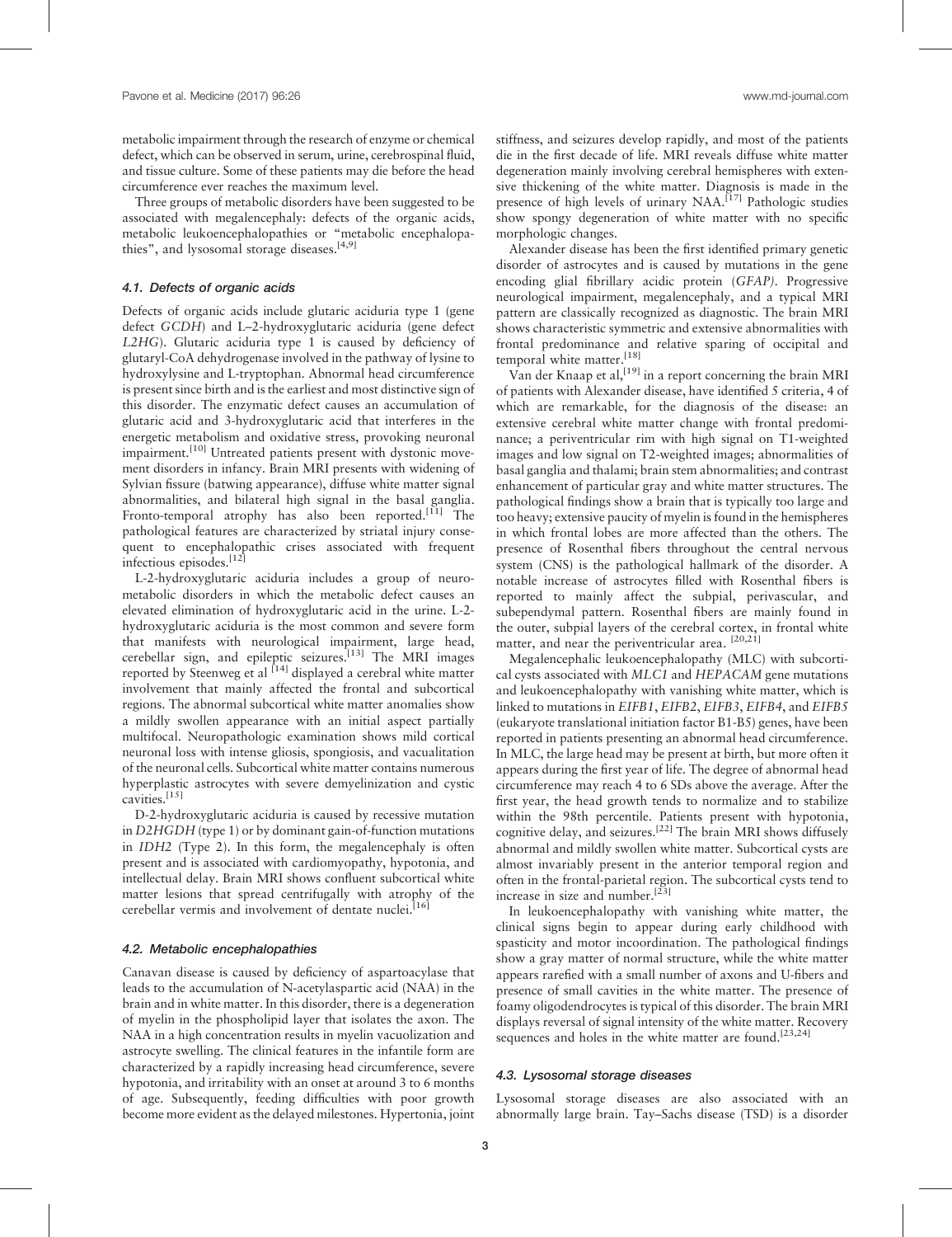due to mutations in the HEXA gene located on chromosome 15q23–24. Two forms of b-hexosaminidase are recognized: b-hexosaminidase A [HEXA] is a heterodimer comprised of an  $\alpha$ -acid and a  $\beta$  subunit, while  $\beta$ -hexosaminidase B [HEXB] is formed by two  $\beta$  subunits. The clinical signs begin at the age of 6 months with a progressive delay of the developmental milestones and hypotonia. A large head becomes apparent by 1 year of age due to an abnormal content of the ganglioside GM2, which accumulates in the brain. Short stature, progressive spasticity, and seizures with visual degeneration and deafness are the presenting clinical signs. Cherry red spots at the fundoscopic examination are useful for diagnosis. Pathologic examination displays massively increased weight and volume of the brain, which may weigh more than twice than a normal brain. Cystic degeneration of the cerebral white matter (status spongiosus) and atrophy of the cerebellar hemispheres are frequently observed.<sup>[25]</sup>

Sandhoff disease is linked to an inherited deficiency of HEXA and HEXB that are needed for the degradation of the neuronal membrane components (ganglioside GM2, its derivate GA2, the glycolipid globoside). The HEXB gene is located on chromosome 5q13. As for TSD, signs begin at the age of 6 months with large head, seizures, cherry red spots, and doll-like facies.<sup>[26]</sup> In the brain, an amount of GM2 asialoganglioside that is 300 times more than normal is found in affected patients.<sup>[25]</sup>

Large head circumference above the normal has been reported in patients with other metabolic disorders, but they do not have all the characteristics to be included in the group of megalencephaly, for example, Mucopolisaccharidoses (MPS) type 1- Hurler (gene mutation IDLIA), MPS II-Hunter syndrome (IDS gene), and MPS III-Sanfilippo syndrome (SGSH, HAGLN, HGSNAF, GNS genes). In these patients, the head circumference is usually normal at birth, and it gradually increases in the first years of life (usually between 1 and 3 years). The increased head circumference in Type I-Hurler and type II-Hunter is linked to chronic communicating hydrocephalus, progressive cerebral storage of glycosaminoglycans, enlarged cerebral perivascular spaces, and neuroinflammation. In MPS III, the increase of head circumference is noticed in the first decade, but there is a progressive decrease, and in adulthood, the head circumference, due to progressive brain atrophy, returns to a normal range.

Volumetric analysis of cortical gray matter, cortical white matter, corpus callosum, and frontal lobes in MPS II, as reported by Yund et al,  $[27]$  notes that the mean volumes are larger, but they are not statistically significant different than controls. In a large study of 118 patients with MPS III by de Ruijter et al,<sup>[28]</sup> mean head circumference SDs according to age was 0.88 for all patients (boy 0.71, girl 1.1,  $P < .001$ ). The data reported by Yund et al<sup>[27]</sup> confirmed our experience of several patients followed in the metabolic center of the University of Catania.

Large head has been anecdotally described in patients with Krabbe disease, but as reported by Barone et al  $[29]$  in 11 patients with classic infantile and late-onset Krabbe disease, no patients with an abnormally large head have been found.

#### 5. Anatomic megalencephaly

This group of disorders manifests with developmental megalencephaly linked to a single gene mutation involving early brain cellular growth, migration, or replication. Mutation in the mammalia Target of Rapamyicin (mTOR), mitogen-activated protein kinase, originally called "extracellular signal-regulated kinases" (MAPK/ERK), and Sonic hedgehog (SHH) pathways have been frequently reported as pathogenetic events causing megalencephaly as a single anomaly or in association with other body structural anomalies.<sup>[4]</sup>

#### 5.1. Megalencephaly within dwarfism

Achondroplasic patients have a mutation at the FGF3 gene, codon 380. In these patients, the cranium is disproportionately large relative to height, but it is unusual to reach level above 2 SDs. The patients present with a prominent forehead, the nasal bridge is moderately flat, and the chest is narrow. Most of these signs may be present at birth. The cognitive aspect is normal, but cerebral complication may be frequent.[30]

# 5.2. Megalencephaly within gigantism (more often associated with ventricular megalencephaly)

Sotos syndrome (also known as cerebral gigantism) is a prenatal and postnatal overgrowth syndrome linked to a mutation of the gene encoding the nuclear receptor set domain containing protease 1 (NSD1) on chromosome 5q35. Patients present with tall stature, large head, distinctive craniofacial features, gait dyspraxia, seizures, and developmental delay. Some of these patients also present an auto- and hetero-aggressivity causing severe damage. Height tends to normalize after puberty, whereas the head circumference persists to be large.<sup>[31]</sup>

Brain neuroimaging shows abnormalities involving the cavum septum pellucidum and cavum vergae, hypoplasia of corpus callosum, enlarged subarachnoidal spaces, ventricle dilatation, slight hypodensity of the white matter, and cerebral atrophy.<sup>[31]</sup> Schaefer and Buehler  $^{[32]}$  reported a neuroradiologic study performed in 40 patients affected by Sotos syndrome. Most of the anomalies were found in the ventricular system with ventricles enlarged, and prominence of the trigone and occipital horns, extracerebral supratentorial, and increased posterior fossa fluid spaces; gray matter heterotopias, periventricular leukomalacia, periventricular leukomalacia, cavum septum pellucidum, and corpus callosum anomalies were also reported.

Phenotypic overlap between Sotos and Weaver syndrome has been widely reported. In Weaver syndrome, tall stature has been reported as the most common feature observed in 90% and intellectual disability in 80% of patients.[33] Additional clinical features include camptodactyly, soft and doughy skin, umbilical hernia, and a low hoarse cry.

Simpson–Golabi–Behmal syndrome (SGBS) types I and II show clinical signs of multiple congenital abnormalities, including prepost natal overgrowth, distinctive craniofacial features, large head, and organomegaly. Other anomalies may be observed involving the skeletal system, heart, CNS, kidney, and gastrointestinal tract.<sup>[34]</sup> Genomic rearrangements and point mutations involving the glycan-3 gene (GPC3) at Xq26 are the causal events associated with SGBS. Large head has been reported in about 70% of children with SGBS. MRI shows midline defect, such as abnormal corpus callosum, central lipomata, and hydrocephalia.<sup>[34]</sup> Craniosynostosis may be frequently present.

Bannayan–Riley–Ruvalcaba syndrome (BRRS) is a well-known disorder linked to a germline mutation of PTEN. This syndrome, with its allelic disorders including the Cowden syndrome, manifests with an overgrowth of connective tissue and multiple benign hamartomatous lesions and megalencephaly. The Cowden syndrome is associated with a high risk for thyroid, breast, and endometrial cancers. Patients with BRRS present a large head, intestinal polyposis, lipomas, and pigmented penile macules.[35] Bhargava et al <sup>[36]</sup> reported a brain neuroradiologic study in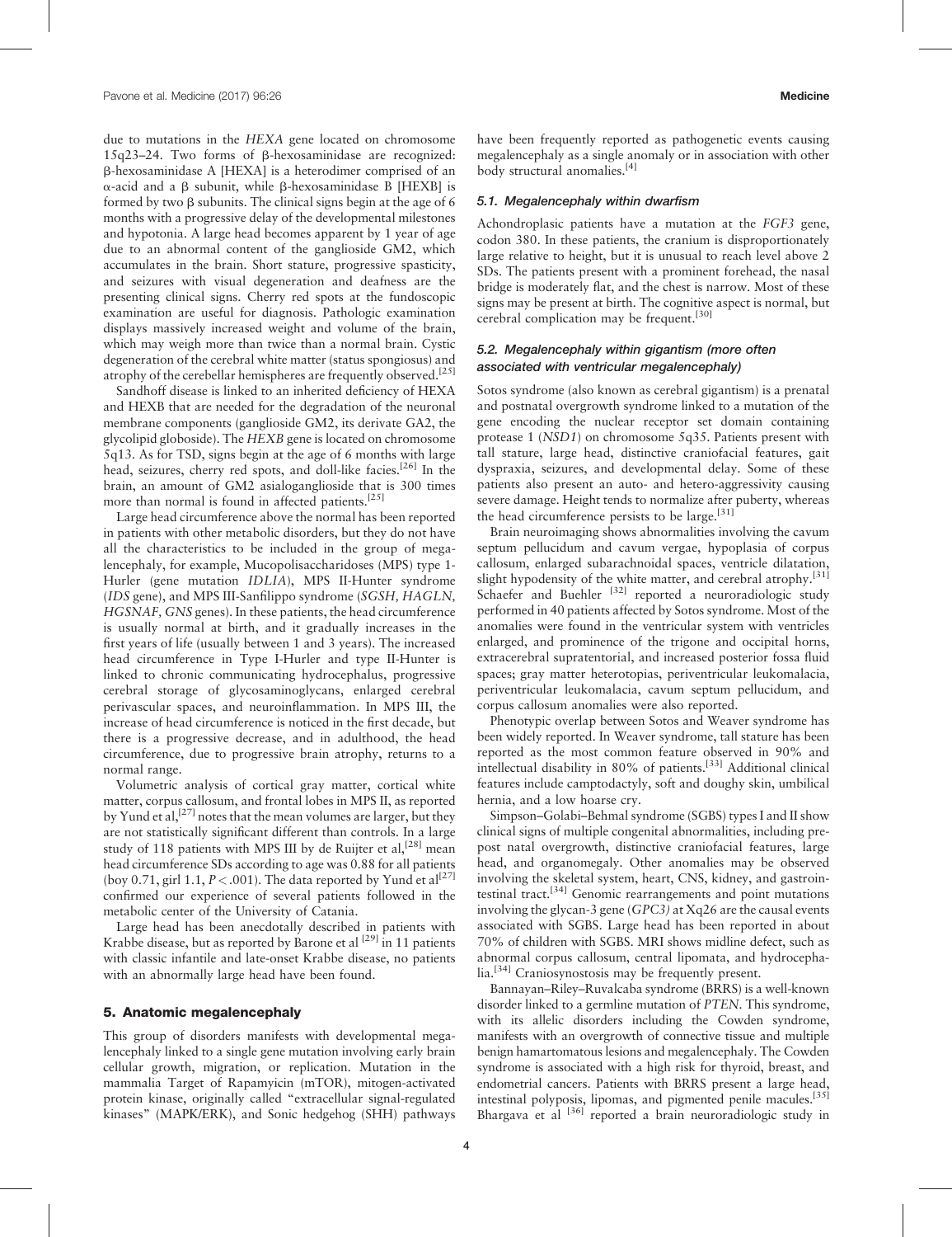7 patients affected by BRRS. They found the presence of white matter cysts localized in the parietal lobe in all the patients, whereas cysts were also reported in the frontal lobe in 3 and in 1 in the temporal lobe, respectively. The cysts were predominantly surrounded by white matter t 2 hyperintensities. Both these syndromes are enclosed in the spectrum of PTEN hamartoma tumor syndromes linked to the germline mutations in the tumor suppressor PTEN gene located in chromosome 10q23.3.<sup>[37]</sup>

### 5.3. Megalencephaly within syndromes

Recently, megalencephaly as a presenting sign has been reported in two syndromes, which represent a typical example of anatomic brain overgrowth: megalencephaly–polymicrogyria–polydactily– hydrocephalus (MPPH) and megalencephaly-capillary malformation (MCAP). De novo germline mutations in APT3 and PIK3R2 have been reported in patients with MPPH. This syndrome is characterized by abnormally increased head sizes, reaching levels above 10 SDs. Ventriculomegaly that may progress to hydrocephalus, cerebelllar tonsillar ectopia, and polymicrogyria are other associated anomalies. Cutaneous lesions are accompanying features consisting of capillary malformations and variable connective tissue dysplasia. Mild focal or segmental body overgrowth, together with finger or toe syndactily and postaxial polydactily may be present.<sup>[9]</sup> MCAP has many features overlapping the MPPH. It has been also linked to the PIK3CA gene. The genes PIK3R2, ATK3, and PIK3CA are members of the phosphatidyl inositol-3kinase of the AKT pathway and are present in all the developmental brain cellular activities, including apoptosis. MPPH shows many of the same features as the MCAP, including the severe megalencephaly, with the exception of the postaxial polydactyly, which is more common and more typical in the MPPA syndrome.[38–40]

#### 5.4. Pretzel syndrome

Polyhydramnios, megalencephaly, and symptomatic epilepsy syndrome (PMSE), which is also called Pretzel syndrome, is characterized by infantile-onset epilepsy, neurocognitive delay, and craniofacial dysmorphism. PMSE is caused by homozygous deletion of exons 9 to 13 of the LYK5/STRADA gene that encodes the pseudokinase STRADA, an upstream inhibitor of mammalian target of rapamycin complex  $1.^{[41]}$  Polyhydramnios is frequently reported: around 80% of the cases reported present with this anomaly. The psychomotor disturbances are very impressive with cognitive delay, early seizures, and muscle involvement that are hypotrophic. The affected child lies in a particular position termed a "Pretzel-like posture." Atrial septal defect is reported in one-third of the patients. The large head commonly present in this child as reported by brain MRI is linked to the presence of extracerebral fluid or hydrocephalus in association with excessive cerebral growth. Histopathologic evidence of heterotopic neurons in subcortical white matter and subependymal regions were reported by Puffenberger et al <a>[42]</a> wherein a single postmortem neuropathologic study showed megalencephaly, ventriculomegaly, cytomegaly, and extensive vacuolization and astrocytosis of white matter. A constitutive activation of mTORC1 signaling pathway was reported by the authors in the frontal cortex, basal ganglia, hippocampus, and spinal cord.

# 5.5. Other syndromes

PTEN gene mutations have been observed in patients with increased head circumference and autistic behavior. Butler et al  $[43]$  reported 18 individuals who presented a germline PTEN mutation with X-linked intellectual disability, large head, and neurobehavioral features of autistic spectrum disorder. In these patients (13 males), the head circumerence increase ranged from 2.5 to 8.0 SDs. Large head and autism has been reported in patients with  $RAB1q$  mutation.<sup>[9]</sup>

Congenital lipomatous overgrowth, vascular malformations, and epidermal nevi (CLOVE) syndrome has been reported in association with CNS malformations and seizures.[44] Among the patients reported by Gucev et al,<sup>[44]</sup> a newborn girl presented with massive lymphatic truncal vascular malformation with cutaneous venous anomaly and overgrown feet and splayed toes. Cranial computed tomography (CT) showed encephalomalacia, widening of ventricles and the sulci, and hemimegalencephaly. Patients with CLOVE syndrome and megalencephaly have also been reported,<sup>[44]</sup> but megalencephaly is not a prominent sign in this syndrome.

Macrocephaly, alopecia, cutis laxa, and scoliosis is a rare condition with an autosomal recessive inheritance. Mutations in RIN2 (chromosome 20p11.23) have been linked to this disorder.<sup>[45]</sup>RIN2 gene encodes the RAS and RAB interactor protein 2, which is involved in cell trafficking. The presenting clinical features consist of progressive facial coarsening, gingival hypertrophy, severe scoliosis, sparse hair, cutis laxa, and joint hyperlaxity.[46]

PMSE<sup>[42]</sup> is linked to homozygous 7-kilobase deletion in LYK5, which encodes STE20-related adaptor protein, a pseudokinase functionally necessary for proper localization and function of serine/threonine kinase 11 (a.k.a. LKB1). The LYK5 deletion is associated with polyhydramionis, preterm labor, and distinctive craniofacial features in addition to megalencephaly and multifocal seizures. Puffenberger et al <sup>[42]</sup> reported 16 patients of whom 4 (38%) died during childhood due to status epilepticus, congestive heart failure, and hypernatremic dehydratation. A pathologic examination carried out in a single patient disclosed the presence of megalencephaly, ventriculomegaly, cytomegaly, and extensive vacuolization and astrocytosis in the white matter.

Greig cephalo-polysyndactyly syndrome (GCPS) is linked to a mutation involving the GLI3 protein, which is a zinc finger transcription factor that is expressive in early development. Patients present with preaxial or postaxial polydactily with or without syndactily and craniofacial features, including large head and hypertelorism. Abnormalities located in the corpus callosum have been reported.<sup>[47]</sup> Démurger et al <sup>[48]</sup> state that macrocephaly was found in 32 of 53 (60%) patients with GCPS, but in 7 of 18 patients (39%), a severe ventricular dilatation was present.

Acrocallosal syndrome is an autosomal recessive disorder that manifests with corpus callosum agenesis, facial dysmorphism, postaxial polydactily of the hands as well as preaxial polydactyly of the feet. The disorder is linked to a mutation of the KIF7 gene that encodes a molecule within the sonic hedgehog.<sup>[49]</sup> The reported large head has been related to enlarged ventricles [50] and therefore should not be included in the group of megalencephaly as with the GCPS.

In Opitz–Kaveggia syndrome, also known as "FG syndrome," the mutation involves the MED12 gene, which is located on Xq13 and is a member of the large mediator complex; it has a relevant role in RNA polymerase II transcription. The mutations of MED12 can cause, in addition to the FG syndrome, the Lujan syndrome and Ohdo syndrome.<sup>[51,52]</sup> Affected male patients present distinctive facial appearance, mental retardation, large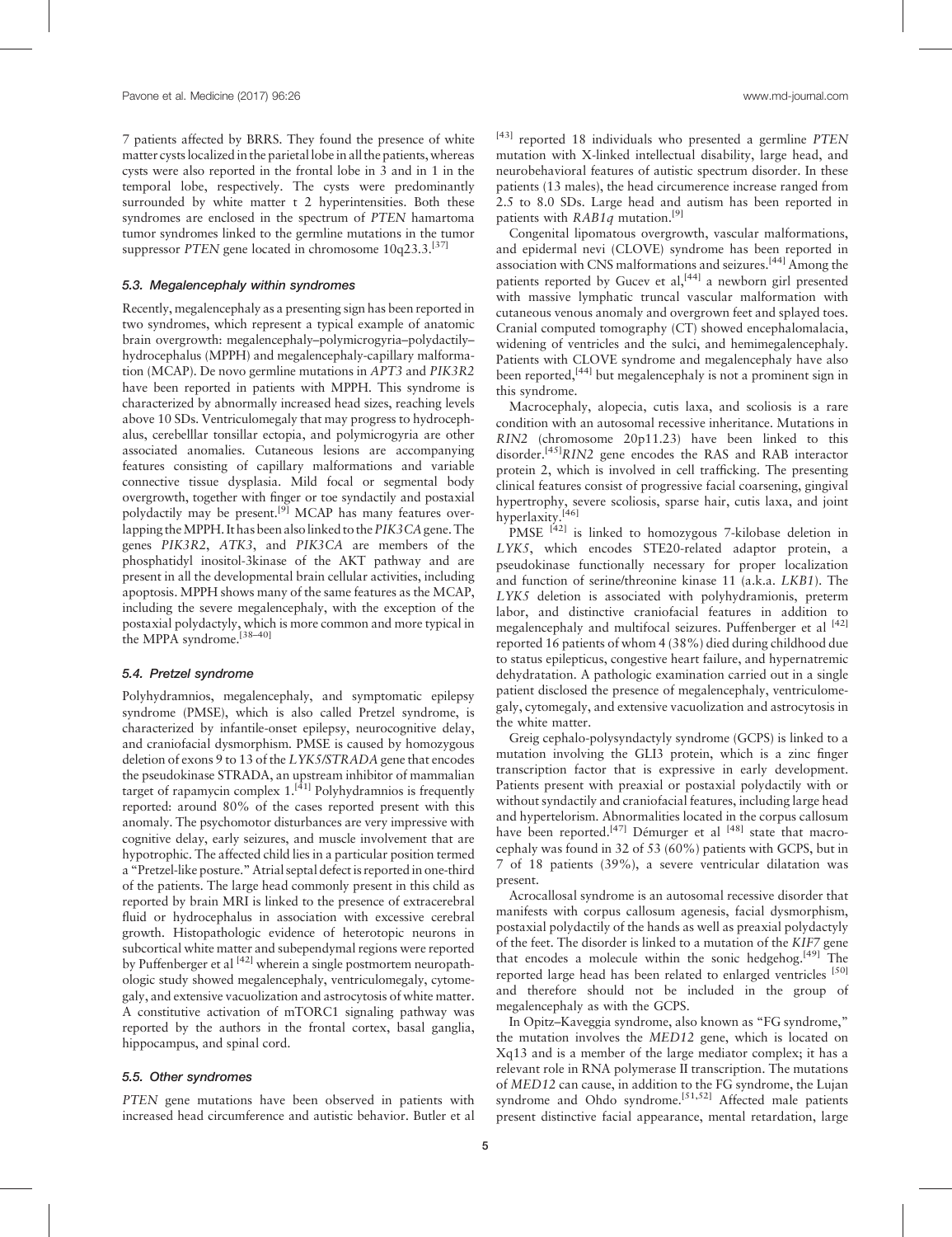head, imperforate anus, and hypotonia. In the classical report of Opitz and Kaveggia,[53] the syndrome was designed as a multiple congenital anomaly syndrome with signs of relative macrocephaly, broad and flat thumbs, emperforate anus, hypotonia, and moderately severe cognitive delay.

Nguyen et al  $^{[54]}$  reported a new autosomal-recessive neurological condition characterized by megalencephaly, thick corpus callosum, and severe intellectual disability. The boy presented with neonatal overgrowth of the occipital-frontal circumference at the 90th percentile, +3 SDs at the age of 14 years and 66.5 cm at 18 years of age. Facial features included a long face with high forehead, prognatism, and long and thin feet and hands. Severe myopia, thick corpus callosum, enlarged white matter, and small cerebellum were also reported. The syndrome seems to be caused by a homozygous nonsense variant in the HERC1 protein that is an ubiquitin ligase that interacts with tuberous sclerosis complex 2, an upstream negative regulator of the mTOR pathway.

Grotto et al  $[5\dot{5}]$  reported 5 patients affected by severe intellectual disability linked to BRWD3 nonsense mutation, p. Tyr131, and compared the clinical presentations to those of 4 patients previously reported. The main symptoms consisted of intellectual disability that ranged from mild to moderate (9/9) and speech delay (8/9); also, a large head was present in 7 of 9 patients. Among these, one patient presented with neonatal overgrowth and large head; at the age of 12 years, the weight, length, and head circumference measurements were +3.5 to 4.5 SDs. In this group of patients, dysmorphic features were also present, including high forehead, hypertelorism, short palpebral fissures, anteverted nares, pointed chin, broad hands and feet, joint laxity, genu valgum, and small penis.

Developmental delay labeled macrocephaly syndrome in a large Amish kindred with an autosomal recessive inheritance was described and related to homozygous or compound heterozygous mutations in the  $KPTN$  gene encoding kaptin.<sup>[56]</sup>

#### 6. Conclusions

Megalencephaly is a congenital condition characterized by severe overdeveloped brain size. Several congenital conditions and several molecular mutations may cause megalencephaly, and in most of the cases they are associated with other cerebral and clinical anomalies. The condition has to be distinguished by the macrocephaly that presents with different clinical situations. Among the different gene mutations that cause cerebral overgrowth, particular attention should be given to those involving RTK/P13K/mTOR and MAPK/ERT and SHH pathways.[38–40]

### **References**

- [1] Sniderman A. Abnormal head growth. Pediatr Rev 2010;31:382–4.
- [2] Blinkov SM, Glazer II. The Human Brain in Figures and Tables. A Quantitative Handbook. New York: Plenum Press; 1968.
- [3] DeMyer W. Megalencephaly: types, clinical syndromes, and management. Pediatr Neurol 1986;2:321–8.
- Winden KD, Yuskaitis CJ, Poduri A. Megalencephaly and macrocephaly. Semin Neurol 2015;35:277–87.
- [5] Fletcher HM. A Case of Megalencephaly. Vol 51. 1900; London: Pathological Society of London, 230–232.
- [6] Wilson SAK. Megalencephaly. J Neurol 1937;14:193.
- [7] DeMeyer W. Megalencephaly in children: clinical syndromes, genetic patterns, and differential diagnosis from other causes of megalocephaly. Neurology 1972;22:634–43.
- [9] Mirzaa GM, Poduri A. Megalencephaly and hemimegalencephaly: breakthroughs in molecular etiology. Am J Med Genet C Semin Med Genet 2014;166C:156–72.
- [10] Jafari P, Braissant O, Bonafé L, et al. The unsolved puzzle of neuropathogenesis in glutaric aciduria type I. Mol Genet Metab 2011; 104:425–37.
- [11] Strauss KA, Puffenberger EG, Robinson DL, et al. Type I glutaric aciduria, part 1: natural history of 77 patients. Am J Med Genet C Semin Med Genet 2003;121C:38–52.
- [12] Kölker S, Christensen E, Leonard JV, et al. Diagnosis and management of glutaric aciduria type I: revised recommendations. J Inherit Metab Dis 2011;34:677–94.
- [13] Steenweg ME, Jakobs C, Errami A, et al. An overview of L-2hydroxyglutarate dehydrogenase gene (L2HGDH) variants: a genotypephenotype study. Hum Mutat 2010;31:380–90.
- [14] Steenweg ME, Salomons GS, Yapici Z, et al. L-2-Hydroxyglutaric aciduria: pattern of MR imaging abnormalities in 56 patients. Radiology 2009;251:856–65.
- [15] Seijo-Martínez M, Navarro C, Castro del Río M, et al. L-2 hydroxyglutaric aciduria: clinical, neuroimaging, and neuropathological findings. Arch Neurol 2005;62:666–70.
- [16] Nyhan WL, Shelton GD, Jakobs C, et al. D-2-hydroxyglutaric aciduria. J Child Neurol 1995;10:137–42.
- [17] Matalon R, Michals-Matalon K. Canavan disease. In: Pagon RA, Adam MP, Ardinger HH, et al, editors. GeneReviews® [Internet]. Seattle, WA: University of Washington; 1993–2015. September 16, 1999.
- [18] Rodriguez D. Leukodystrophies with astrocytic dysfunction. Handb Clin Neurol 2013;113:1619–28.
- [19] van der Knaap MS, Naidu S, Breiter SN, et al. Alexander disease: diagnosis with MR imaging. AJNR Am J Neuroradiol 2001;22:541–52.
- [20] Sawaishi Y. Review of Alexander disease: beyond the classical concept of leukodystrophy. Brain Dev 2009;31:493–8.
- [21] Johnson AB. Alexander disease: a review and the gene. Int J Dev Neurosci 2002;20:391–4.
- [22] van der Knaap MS, Scheper GC. Megalencephalic leukoencephalopathy with subcortical cysts. In: Pagon RA, Adam MP, Ardinger HH, et al, editors. GeneReviews® [Internet]. Seattle, WA: University of Washington; 1993–2015. August 11, 2003. [updated November 03, 2011].
- [23] van der Knaap MS, Pronk JC, Scheper GC. Vanishing white matter disease. Lancet Neurol 2006;5:413–23.
- [24] Pronk JC, van Kollenburg B, Scheper GC, et al. Vanishing white matter disease: a review with focus on its genetics. Ment Retard Dev Disabil Res Rev 2006;12:123–8.
- [25] Swaiman KF, Menkes JH, Devivo DC, Prensky AL. Metabolic disorders of the central nervous system. In: "The Practice of Paediatric Neurology " 2nd ed. Vol. I.Swaiman KF, Wright FS, eds. The C.V. Mosby Co. London: 1982. P. 575.
- [26] Krivit W, Desnick RJ, Lee J, et al. Generalized accumulation of neutral glycosphingolipids with GM2 ganglioside accumulation in the brain. Sandhoff's disease (variant of Tay-Sachs disease). Am J Med 1972;52: 763–70.
- [27] Yund B, Rudser K, Ahmed A, et al. Cognitive, medical,:1; and neuroimaging characteristics of attenuated mucopolysaccharidosis type II. Mol Genet Metab 2015;114:170–7.
- [28] de Ruijter J, Broere L, Mulder MF, et al. Growth in patients with mucopolysaccharidosis type III (Sanfilippo disease). J Inherit Metab Dis 2014;37:447–54.
- [29] Barone R, Brühl K, Stoeter P, et al. Clinical and neuroradiological findings in classic infantile and late-onset globoid-cell leukodystrophy (Krabbe disease). Am J Med Genet 1996;63:209–17.
- [30] Bouali H, Latrech H. Achondroplasia: current options and future perspective. Pediatr Endocrinol Rev 2015;12:388–95.
- [31] Mauceri L, Sorge G, Baieli S, et al. Aggressive behavior in patients with Sotos syndrome. Pediatr Neurol 2000;22:64–7.
- [32] Schaefer CB, Buehler BA. Saul RA, Phelan MC. Neuroanatomic Features of Sotos Syndrome. Proceedings of the Greenwood Genetic Center Greenwood Genetic Center, Greenwood, SC:1993;36.
- [33] Tatton-Brown K, Murray A, Hanks S, et al. Childhood Overgrowth Consortium, Rahman N. Weaver syndrome and EZH2 mutations: clarifying the clinical phenotype. Am J Med Genet A 2013;161A: 2972–80.
- [34] Tenorio J, Arias P, Martínez-Glez V, et al. Simpson-Golabi-Behmel syndrome types I and II. Orphanet J Rare Dis 2014;9:138.

6